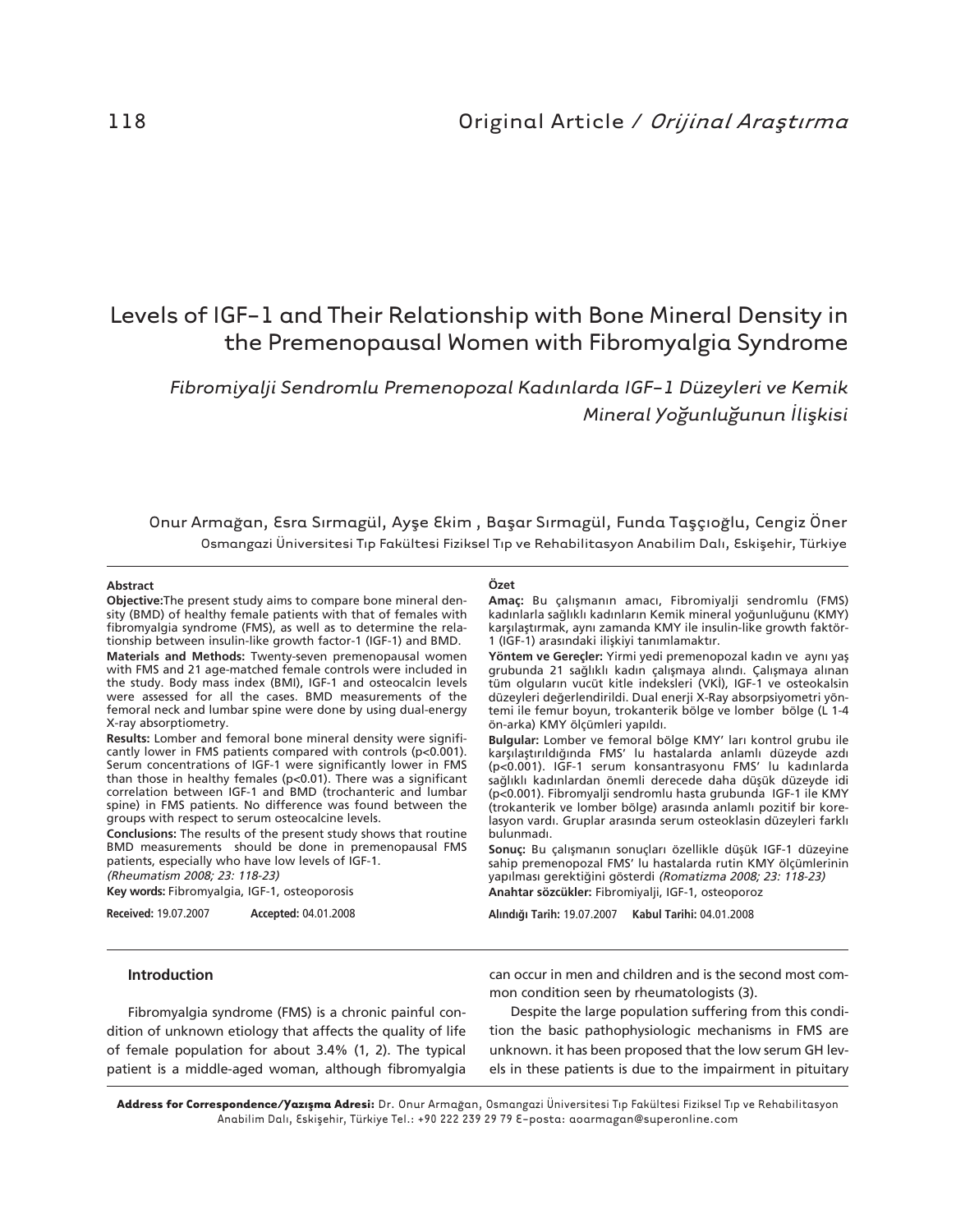GH secretion secondary to a state of altered neurosecretory regulation of GH-releasing hormone (GHRH) and somatostatin (4-9).

Growth hormone secreted by the pituitary acts on the liver and other tissues to stimulate the production of (10) and is probably the cause of some morbidities (11). For instance, IGF 1 is a key factor in osteoblast proliferation and bone formation (12). There is also increasing evidence that serum insulin-like growth factor (IGF)-I levels are reduced in a substantial number of FM patients (5, 13,14).

It has been known that patients with FMS have abnormal sleep patterns involving stages 3 and 4 of non-REM sleep (15). Growth hormone is maximally secreted during stages 3 and 4 of non-REM sleep and this led to notion that patients with FMS may have impaired GH secretion (16, 17). Interestingly, clinical symptoms of FMS are similar to those described by patients with adult GH deficiency syndrome (18-20).

Recent studies report that there is a significant correlation between BMD and IGF-1 levels as a result of their research into the relationship between IGF-1 and metabolism of the bone (21, 22, 23). In addition, some authors have suggested that patients with fibromyalgia syndrome may have a tendency to osteopenia or osteoporosis (24). However, a study which evaluates the relationship between FMS and osteopenia in FMS patients has not been encountered to date.

The aim of this study was to compare bone mineral density (BMD) of healthy females and females with fibromyalgia syndrome (FMS) and to assess the relationship between bone mineral density (BMD) and the level of insulin like growth factor in the serum of these patients.

#### **Metarials and Methods**

The present study was carried out in Department of Physical Therapy and Rehabilitation in Eskisehir Osmangazi University Hospital. 27 premenopausal patients achieving criteria issued by American College of Rheumatology in 1990 for fibromyalgia were included in the study (2). The mean age of these patients 39.48±6.80 years and the mean body mass index was 25.63±3.14 kg/m<sup>2</sup>. These criteria include;

1) Widespread pain for at least 3 months, on both sides of the body and above and below the waist, and pain at 11 of 18 tender points on digital palpation (cervical spine or anterior chest or thoracic spine or low back pain) and

2) The presence of at least 11 tender point sites (2).

All patients were premenopausal. Exclusion criteria for both patients and controls included; diseases well-known to affect bone metabolism (Cushing's, hyperthyroidism, hypothyroidism, hyperparathyroidism, renal disease and ethanol abuse), any medication known to affect bone turnover such as glucocorticoids, low IGF 1 levels known to associate with diabetes mellitus, obesity (Body Mass Index

30 and over) and liver disease. Patients were also excluded from the study for any of the following reasons: if they had taken calcium supplementation >1500 mg/day, vitamin D supplementation >800 IU/day, anabolic steroids, parathyroid hormone, calcitonin, estrogen, androgens or bisphosphonates within the previous 12 months from study entry. Furthermore, exclusion criteria for FMS patients and normal controls were a recent or past history of psychiatric disorders, such as depressive disorder, schizophrenic or paranoid disorder, personality disorders and somatoform disorders .

For control group, 21 premenopausal healthy women without FMS were selected. The mean age of the controls was 35.7±7.2 years and the mean body mass index was  $25.24 \pm 3.42$ kg/m<sup>2</sup>.

The ethics committee of Medical School of Eskisehir Osmangazi University approved this study and informed consents were obtained for all the patients taken to the study. Afterwards, the subjects gave their medical histories and then underwent a physical examination, including tender point evaluation. Finally, they filled in a questionnaire comprised of selected questions regarding their lifestyle, medication, and history. One of factors concerning lifestyle was smoking, according to which the subjects were sorted out smokers and non-smokers. A structured history was taken with details of weight, height, age of menarche, calcium intake and family history of osteoporosis.

A physical function score, known as sub-score of the Medical Outcomes Study Short Form-36 Questionnaire (SF-36) was made in FMS and control groups. The SF-36 is designed to measure health status in eight domains: Physical Functioning; Physical Role; Bodily Pain; General Health; Vitality; Social Functioning; Emotional Role; Mental Health. Each domain was scored independently from 0 (lowest level of functioning) to 100 (highest level of functioning). The SF-36 is a validated instrument and has been widely applied (25, 26).

## **Laboratory Tests**

### **Biochemical Measurements**

Routine hematological and biochemical test were performed in all patients. In addition, cortisol, free T3, T4, and thyroid stimulating hormone levels were measured in venous blood using routine clinic laboratory methods, 24 h urinary calcium, phosphate, and creatinine levels were also measured. Serum intact parathyroid hormone (PTH) was measured using electrochemiluminescence immunoassay with the original kit (Modular Analytics E170, Roche Diagnostics, Basel, Switzerland). For the quantitative determination of 25-OH vitamin D in human serum: immunodiagnostik® enzyme-immuno-assay (EIA) kit was used. This test kit was a competitive protein binding assay fort the measurement of 25-OH Vit D.

Serum osteocalcin (OC) levels, a marker of bone formation, were measured with commercially available ELISA kits (Trinity Biotech). IGF 1 levels were determined in the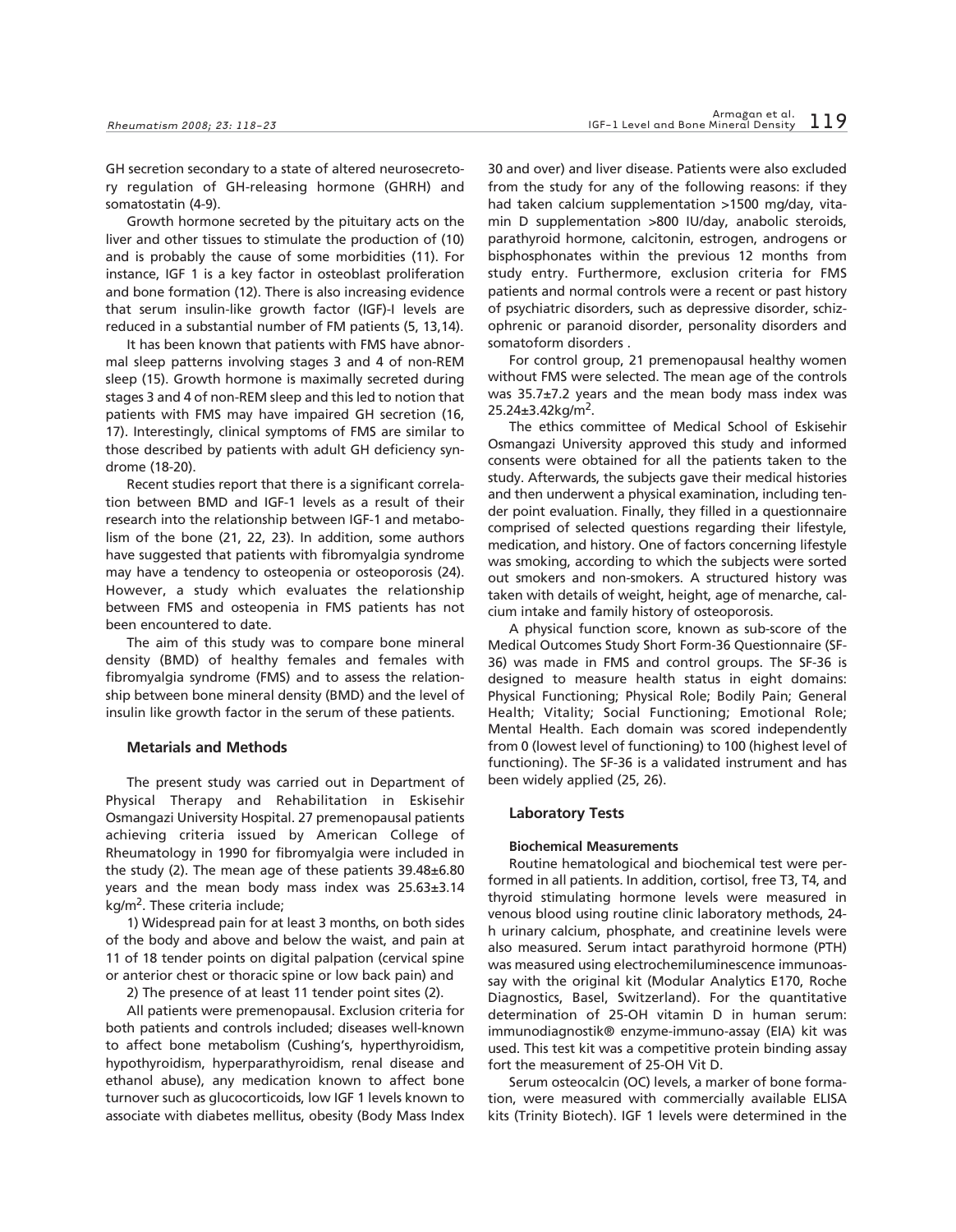Department of Biochemistry by using the method of chemiluminescent by means of Immulite One.

### **BMD Measurements**

The standardized BMD measurements in lumbar spine (L1-4), femoral neck and trochanteric region (L1-4, anterior-posterior) were performed by using dual-energy X-ray absorptiometry (DEXA) equipment (Hologic QDR, 4500) in fibromyalgia and control groups. Bone mineral density was expressed as standard deviation scores, which compare individual BMD determinations to those of young (T) and age-sex matched (Z) normal populations.

#### **Statistical Methods**

Statistical analyses were performed using SPSS version 11.5. Results were reported as mean±SD. Student's unpaired t test was used for the comparison of the differences between the groups. In FMS patients, Pearson's correlation analysis was performed to assess the association between IGF 1 and BMD and age. Differences were considered significant if the p values were less or equal to a level of 5% and all results were expressed with 95% confidence interval.

## **Results**

27 patients with FMS and 21 healthy women were included in the study. Parameters of age, weight, height and body mass index, menarge age, the number of smokers, and physical functional scores were similarly distributed between the two groups (p>0.05) (Table 1).

Levels of IGF 1 in patients with FMS and healthy control subjects are presented in Table 2. IGF 1 levels were determined between normal ranges in subjects in control group, while it was below the normal range in about 26% of patients with fibromyalgia. The serum concentrations of IGF 1 were significantly lower in FMS patients as compared with the control group (p<0.01) (Table 2). On the other hand, there were no significant differences in physical function score (p>0.05) (Table 1) and osteocalcine levels (p>0.05) (Table 2) between the two groups.

In patient group with fibromyalgia syndrome, the average t scores in lumbar spine (L1-4), femoral neck and trochanteric region were found -1.28±0.19,-1.66±0.27,- 1.22±0.17 respectively. Bone mineral densities of lumbar spine and femoral neck and trochanteric region were significantly lower in FMS patients compared with control group (p<0.001, p<0.01, p<0.001, respectively) (Table 2).

|                               | Group $1$ (n=27)<br>(mean $\pm$ SD) | Group2 $(n=21)$<br>(mean $\pm$ SD) | P     |
|-------------------------------|-------------------------------------|------------------------------------|-------|
| Age (yr)                      | 39.48±6.80                          | $35.71 \pm 7.23$                   | >0.05 |
| Heigh (Height) (cm)           | $160.60 \pm 4.59$                   | $162.33 \pm 6.17$                  | >0.05 |
| Weight (kg)                   | $66.07 \pm 8.45$                    | $66.29 \pm 7.90$                   | >0.05 |
| BMI $(kq/m2)$                 | $25.63 \pm 3.14$                    | $25.24 \pm 3.42$                   | >0.05 |
| Age at menarche (yr)          | $12.41 \pm 1.37$                    | $12.19 \pm 1.33$                   | >0.05 |
| Daily cigarette consumption   | $3.33 \pm 5.67$                     | $4.76 \pm 6.21$                    | >0.05 |
| Physical function score       | 80.93±10.29                         | 86.43±11.85                        | >0.05 |
| Calcium (mg/dl)               | $9.13 \pm 1.76$                     | $9.66 \pm 0.52$                    | >0.05 |
| Phosphorus (mg/dl)            | $3.54 \pm 0.51$                     | $3.62 \pm 0.56$                    | >0.05 |
| 24 hr urinary calcium (mg/dl) | $165.75 \pm 14.3$                   | 163.56±15.42                       | >0.05 |
| 25 Hidroxy Vitamin D (ng/ml)  | $59.09 \pm 37.54$                   | 78.42±36.50                        | >0.05 |
| Parathormone (pg/ml)          | $46.40 \pm 24.06$                   | $47.23 \pm 15.16$                  | >0.05 |

|                                       | Table 2. Bone mineral density and biochemical parameters of study subjects<br>Group $(n=21)$<br>Group $1$ (n=27) |                  | P       |
|---------------------------------------|------------------------------------------------------------------------------------------------------------------|------------------|---------|
|                                       | (mean $\pm$ SD)                                                                                                  | (mean $\pm$ SD)  |         |
| L1-L4 spine BMD $(q/cm2)$             | $-1.28 \pm 0.19$                                                                                                 | $-0.14 \pm 0.17$ | < 0.001 |
| Trochanteric BMD (g/cm <sup>2</sup> ) | $-1.22 \pm 0.17$                                                                                                 | $0.19 \pm 0.24$  | < 0.001 |
| Femoral neck (g/cm <sup>2</sup> )     | $-1.66 \pm 0.27$                                                                                                 | $-0.45+0.25$     | < 0.01  |
| $IGF-1$ (ng/ml)                       | 134.89±48.44                                                                                                     | $181.47 + 42.51$ | < 0.01  |
| Osteocalcin (ng/ml)                   | $2.98 \pm 2.25$                                                                                                  | $2.50 \pm 1.37$  | < 0.05  |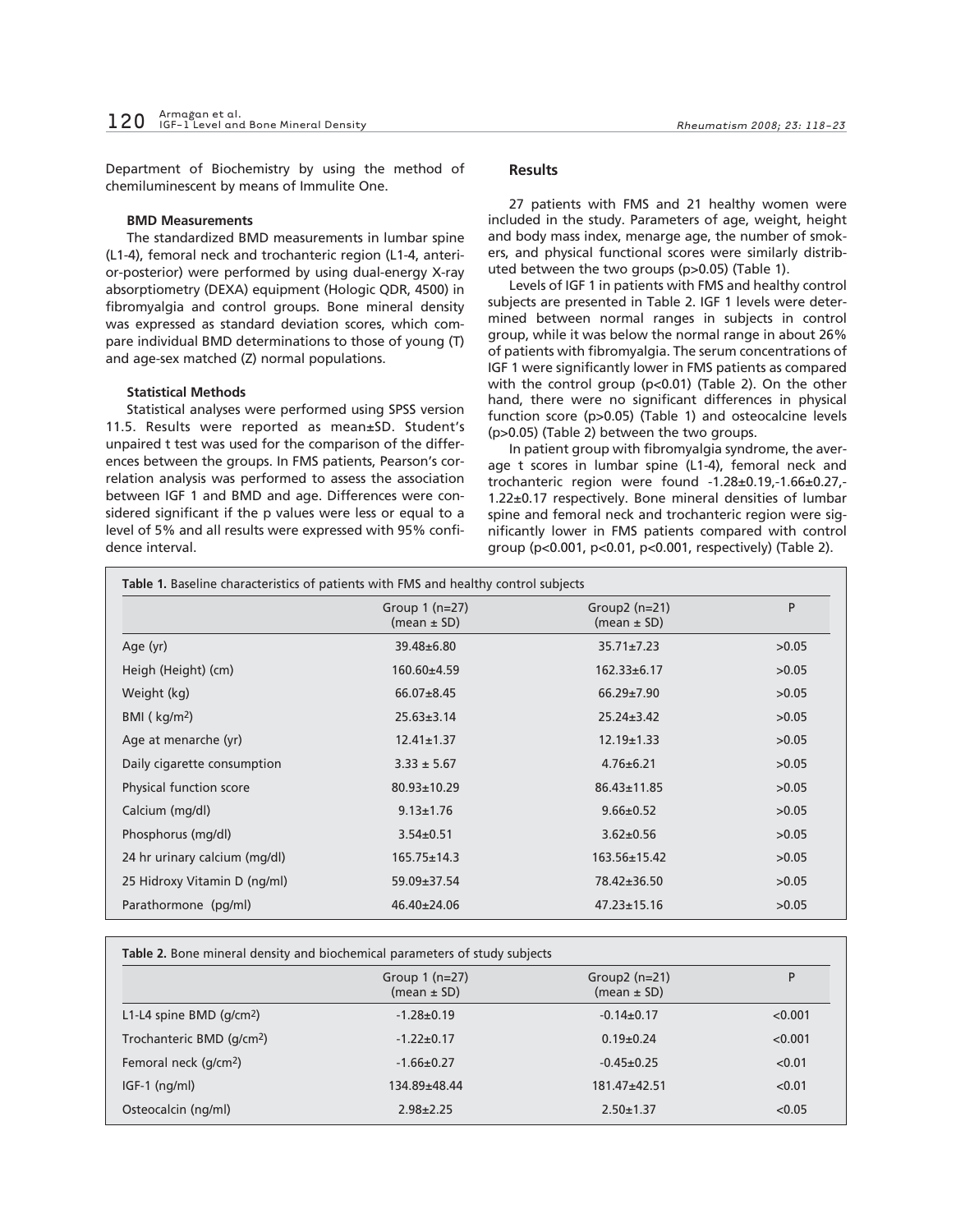A positive correlation was determined between BMD and IGF-1 levels in the lumbar (L1-4) and trochanteric regions of patients with FMS (r=0.401, p<0.05 and r=0.385 p<0.05, respectively) (figure 1, figure 2). However, no correlation could be determined between BMD and IGF-1 levels in the femoral neck (r=0.130 p>0.05).

A negative correlation was determined in FMS patients with regarding to age and IGF-1 levels (r=-0.659, p<0.01) (figure 3), while no significant correlation could be found between age and IGF-1 levels in healthy controls (r=-0.417, p>0.05).

#### **Discussion**

The aim of this prospective and controlled study was to determine the changes occurring in the bone mineral density in premenopausal women with FMS and to investigate the relationship between these changes and IGF-1 levels.





**Figure 1. Positive association between serum IGF-1 levels and L1-L4 BMD (Group 1)**

**Figure 2. Positive association between serum IGF-1 levels and Trochanteric region BMD (Group 1)**



**Figure 3. A negative correlation was determined in FMS between age and IGF-1 levels (Group 1)**

However, studies of bone mineral density (BMD) in FMS have, to date, shown conflicting results some authors have suggested that patients with fibromyalgia syndrome may have a tendency to osteopenia. (24, 27, 28).

Although FMS patients do not have osteoporotic values, the results showed that t scores of the lumbar spine, femoral neck, and trochanteric regions were significantly lower in FMS patients as compared with controls.

Factors such as chronic and widespread pain, reduced exercise capacity, sedentary life and depression are risk factors for low BMD levels in FMS patients (29-31). In our study we excluded patients with a depression history.

However, It has been recognized that patients with FMS are relatively deconditioned, compared with normal subjects (32) as well as muscle strength and endurance have been shown to be lower than healty age mathched controls (32, 33). We could not observe a difference between healthy control and patients with FMS in terms of physical activity scores of SF-36. No difference was observed between healthy control group and patients with FMS in terms of physical activity scores of SF-36). Similarly, in a recent study, Jensen et al. investigated the relationship between physical activities and BMD levels in FMS patients, but they could not show a significant correlation (34). Depending on these results, the author suggested that this reduction in BMD levels might be related with the neuro-endocrine mechanisms which were responsible in the etiopathogenesis of FMS (34).

Research into etiology of FMS has explored the hypothesis that growth hormone (GH) deficiency is a significant feature of the syndrome (35). This theory is predicated on the observation that adult patients with a primary pituitary defect resulting in GH deficiency have similar clinical features, such as depressed mood, anxiety, reduced vitality, energy, reduced strength and exercise capacity (reduced vitality, energy, strength and exercise capacity),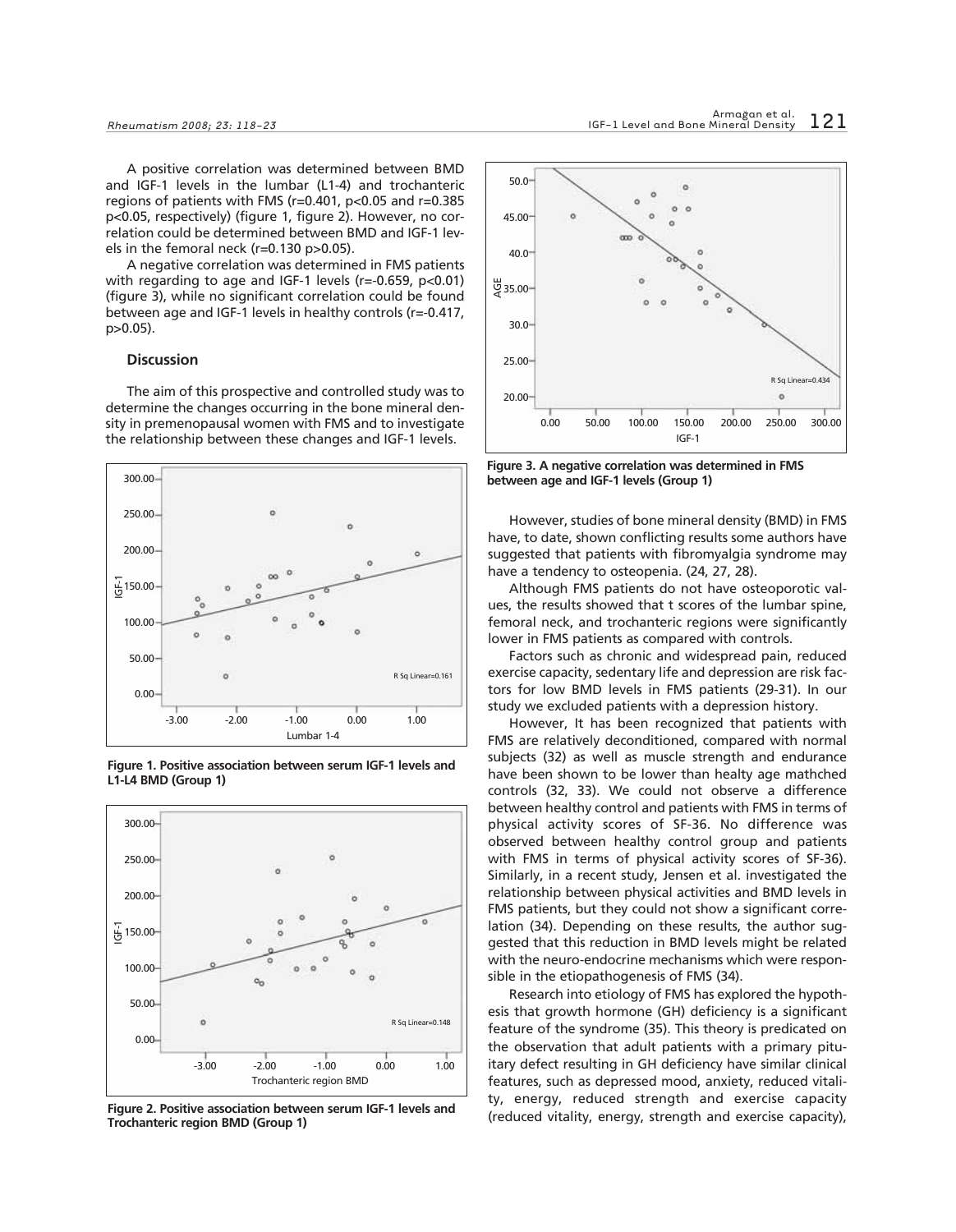cold intolerance (18). It is interesting that these features are also seen in patients with FMS. Furthermore, some other studies have reported growth hormone and IGF-1 levels to be lower in FMS (7, 36-38). In a review by Benett, it is suggested that low insulin-like growth factor-1 (IGF-1) levels are observed in approximately 30% of patients with fibromyalgia and is probably the cause of some morbidity (11). Similarly, we found that 26% of our patients with FMS have IGF1 levels below normal range in this study.

Growth hormone can sustain its effect upon skeletal muscle system through IGF-1 (12). Insulin-like growth factor I (IGF-I) is one of the most abundant growth factors present in bone that stimulates osteoblast activity, subsequently leading to bone matrix formation and inhibition of bone collagen degradation (39). IGF-1 is a stimulant factor for renal calcitriol synthesis and, enhanced intestinal calcium absorption, bone mineralization and stimulus for matrix protein synthesis (12).

Several studies have analyzed the relationship between IGF-I levels and bone mass, recent studies report that in different patient groups there is a significant correlation between BMD and IGF-1 levels as a result of research into the relationship between IGF-1 and metabolism of the bone (21, 22, and 23). There are also studies reporting that even patients with idiopathic osteoporosis have low levels of serum IGF 1 (21, 23).

In our study IGF-I levels in FMS patients were lower than those in with normal healthy control and a positive correlation was determined between BMD and IGF-1 levels in the lumbar (L1-4) and trochanteric regions of patients with FMS.

In addition, many previous studies had demonstrated that serum or bone IGF-I levels decreased with aging (40, 41, 42). It was also found that IGF-I levels decreased after menopause or with estrogen deficiency (43, 44). These studies, including the current one, suggested that agerelated IGF-I decreasing correlated with age-related bone loss. In our study, the relationship between IGF-1 levels and age in control and FMS groups was evaluated. We found that there was a statistically significant negative correlation between age and IGF-1 levels in our FMS patients. Considering the fact that our FMS patients were premenopausal, and that there is a significant decrease in IGF-1 levels as compared with the control group, we may speculate that they would be candidates for some pathological losses in the postmenopausal stage.

In conclusion, although the results of our study may be somewhat limited by the small patient number, our results and the findings of the previous studies provides evidence that IGF 1 may play an important role on bone metabolism. As we know, this was the first study that looked into the relationship between BMD and IGF-1 levels in FMS patients. Based on our study results suggesting that FMS patients have a higher tendency to osteoporosis, we suggest that performing BMD measurements could be useful in premenopausal women, especially who had low IGF 1 levels.

#### **References**

- 1. Wolfe F, Ross K, Anderson, Russel IJ, Hebert L. The prevalence and characteristics of fibromyalgia in the general population. Arthritis Rheum 1995; 38: 19-28.
- 2. Wolfe F, Smythe HA, Yunus MB, Bennett RM, Bomberdic C, Goldenberg DL, et al. The American College of Rheumatology 1990: criteria for the classification of fibromyalgia: Report of the Multi-Center Criteria Committee. Arthritis Rheum 1990; 33: 160-72.
- 3. Lawrence RC, Helmick CG, Arnett FC, Deyo Ra, Felson DT, Giannini EH, et al. Estimate of the prevalence of arthritis and selected musculoskeletal disorders in the United States. Arthritis Rheum 1998; 41: 778-99.
- 4. Leal-Cerro A, Povedan J. Astorga OR, Gonzalez M, Silva H, and Garcia-Pesquera F. The growth hormone (GH)-releasing hormone-GH-insulin-like growth factor-1 axis in patients with fibromyalgia syndrome, J Clin Endocrinol Metab 1999; 84: 3378-81.
- 5. Landis CA, Lentz MJ, Rothermel J, Riffle SC, Chapman D, and Buchwald D, et al., Decreased nocturnal levels of prolactin and growth hormone in women with fibromyalgia, J. Clin. Endocrinol. Metab 2001; 86: 1672-8.
- 6. Clauw DJ. The pathogenesis of chronic pain and fatigue syndromes, with special reference to fibromyalgia, Med. Hypotheses 1995; 44: 369-78.
- 7. Crofford LJ. Pillemer SR, Kalogeras KT, Cash JM, Michelson D, Kling MA, et al., Hypothalamic-pituitary-adrenal axis perturbations in patients with fibromyalgia, Arthritis Rheum 1994; 37: 1583-92.
- 8. Crofford, LJ. Neuroendocrine abnormalities in fibromyalgia and related disorders, Am. J. Med. Sci 1998; 315: 359-66.
- 9. Bennett RM. Disordered growth hormone secretion in fibromyalgia: a review of recent findings and a hypothesized etiology, Z. Rheumatol 1998; 57 (Suppl. 2): 72-6.
- 10. Blum WF, Albertsson-Wikland K, Rosberg S,Ranker MB. Serum levels of insulin growth factor 1 (IGF 1) and IGF-1 binding protein 3 reflect spontaneous growth hormone secretion. Acta Endocrinol Metab 1993; 76: 1610-6.
- 11. Bennett RM. Adult growth hormone in patients fibromyalgia. Curr Rheumatol Rep 2002; 306-12.
- 12. Bonjour JP, Schurch MA, Chevalley T, Ammann P, Rizolli R. Protein intake. IGF-1 and osteoporosis. Osteoporosis Int 1997; 7: 36-42.
- 13. Bagge E, Bengtsson BA, Carlsson L, and Carlsson J. Low growth hormone secretion in patients with fibromyalgia-a preliminary report on 10 patients and 10 controls, J. Rheumatol 1998; 25: 145-8.
- 14. Bennett RM. Adult growth hormone deficiency in patients with fibromyalgia, Curr Rheumatol Rep 2002; 4: 306-12.
- 15. Moldofsky H, Scarisbick P, England R. et al. Musculoskeletal symptoms and non-REM sleep disturbance in patients with fibromyalgia syndrome and healthy subjects. Psyhosom Med 1975; 37: 341-51.
- 16. Bennett RM. Beyond fibromyalgia: Ideas on etiology and treatment. J Rheumatol Suppl. 1989; 19: 185-91.
- 17. Holl RW, Hartman ML, Veldhuis JD, Taylor WM, Thorner MO. Thirty-second sampling of plasma growth hormone in man: Correlation with sleep stages. J Clin Endocrinol Metab 1991: 72: 854-61.
- 18. Cuneo RC, Salomon F, McGauley GA, Sonksen PH. The growth hormone deficiency syndrome in adults. Clin Endocrinol 1992; 37: 387-97.
- 19. Rosen T, Johansson G, Johansson JO, Bengtsson BA. Consequence of growth hormone deficiency in adults and the benefits and risk of recombinant human growth hormone treatment . A rewiev paper. Horm Res 1995; 43: 93-9.